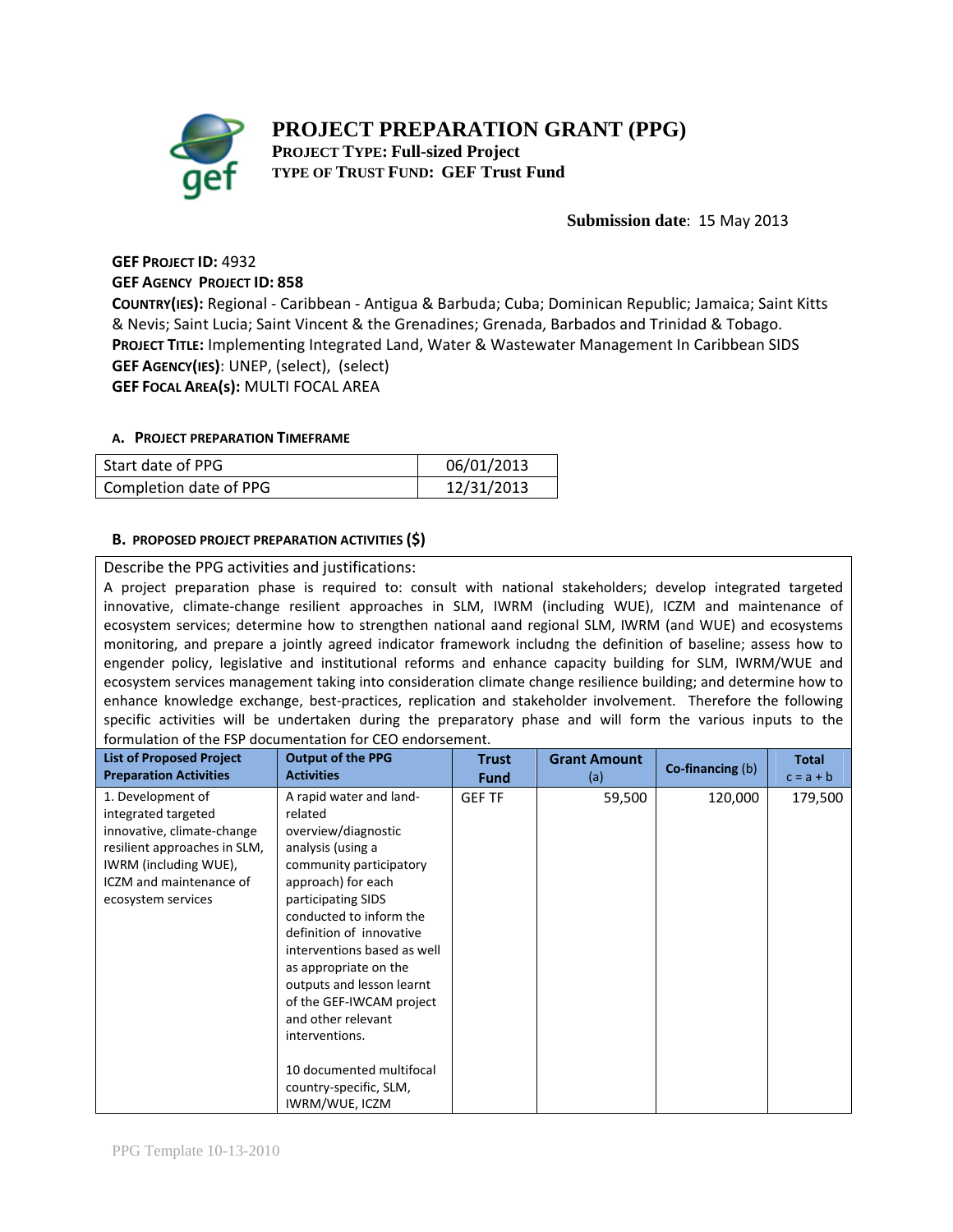|                                | innovative climate-change                   |               |        |        |         |
|--------------------------------|---------------------------------------------|---------------|--------|--------|---------|
|                                | adaptive, ecosystem                         |               |        |        |         |
|                                | service-sensitive                           |               |        |        |         |
|                                | interventions to form part                  |               |        |        |         |
|                                | of the FSP documentation                    |               |        |        |         |
|                                | and be implemented within                   |               |        |        |         |
|                                | the watershed                               |               |        |        |         |
|                                | management unit                             |               |        |        |         |
|                                | framework including as                      |               |        |        |         |
|                                | appropriate complete                        |               |        |        |         |
|                                | carbon sequestration                        |               |        |        |         |
|                                | calculations.                               |               |        |        |         |
|                                |                                             |               |        |        |         |
|                                | Framework for a                             |               |        |        |         |
|                                | replication strategy                        |               |        |        |         |
|                                | developed for each                          |               |        |        |         |
|                                | innovative                                  |               |        |        |         |
|                                | interventions/solutions                     |               |        |        |         |
|                                | project as input to the FSP                 |               |        |        |         |
|                                | documentation.                              |               |        |        |         |
|                                |                                             |               |        |        |         |
|                                | 5 documented small-scale                    |               |        |        |         |
|                                | initiatives addressing local                |               |        |        |         |
|                                | challenges associated with                  |               |        |        |         |
|                                | water resources,                            |               |        |        |         |
|                                | sustainable land                            |               |        |        |         |
|                                | management including                        |               |        |        |         |
|                                | coastal zone management                     |               |        |        |         |
|                                | and ecosystem impairment                    |               |        |        |         |
|                                | to be funded through the                    |               |        |        |         |
|                                | <b>GEF Small Grants</b>                     |               |        |        |         |
|                                | Programme as input to the                   |               |        |        |         |
|                                | FSP documentation.                          |               |        |        |         |
|                                |                                             |               |        |        |         |
| 2. Development of a            | A documented framework                      | <b>GEF TF</b> | 30,000 | 30,000 | 60,000  |
| framework for strengthening    | for a monitoring protocol                   |               |        |        |         |
| of the SLM, IWRM (and          | for periodic assessment of                  |               |        |        |         |
| WUE) and ecosystems            | identified environmental                    |               |        |        |         |
| monitoring and indicators      | indicators including                        |               |        |        |         |
|                                | regional/ national SLM,                     |               |        |        |         |
|                                | IWRM/WUE, ICZM and                          |               |        |        |         |
|                                | relevant BD indicators and                  |               |        |        |         |
|                                | long-term monitoring                        |               |        |        |         |
|                                | requirements under the                      |               |        |        |         |
|                                | Cartagena Convention-LBS                    |               |        |        |         |
|                                | Protocol as input to the FSP                |               |        |        |         |
|                                | documentation.                              |               |        |        |         |
|                                |                                             |               |        |        |         |
|                                | Report on baseline                          |               |        |        |         |
|                                | conditions and completed                    |               |        |        |         |
|                                | BD, LD and IW tracking                      |               |        |        |         |
|                                | tools as input to the FSP<br>documentation. |               |        |        |         |
| 3. Development of a            | A framework for enhanced                    | <b>GEF TF</b> | 50,000 | 50,000 | 100,000 |
| framework for strengthening    | coordination among                          |               |        |        |         |
| of the Policy, legislative and | relevant sectors for                        |               |        |        |         |
| institutional reforms and      | implementation of                           |               |        |        |         |
| capacity building for SLM,     | IWRM/WUE (inclusive of                      |               |        |        |         |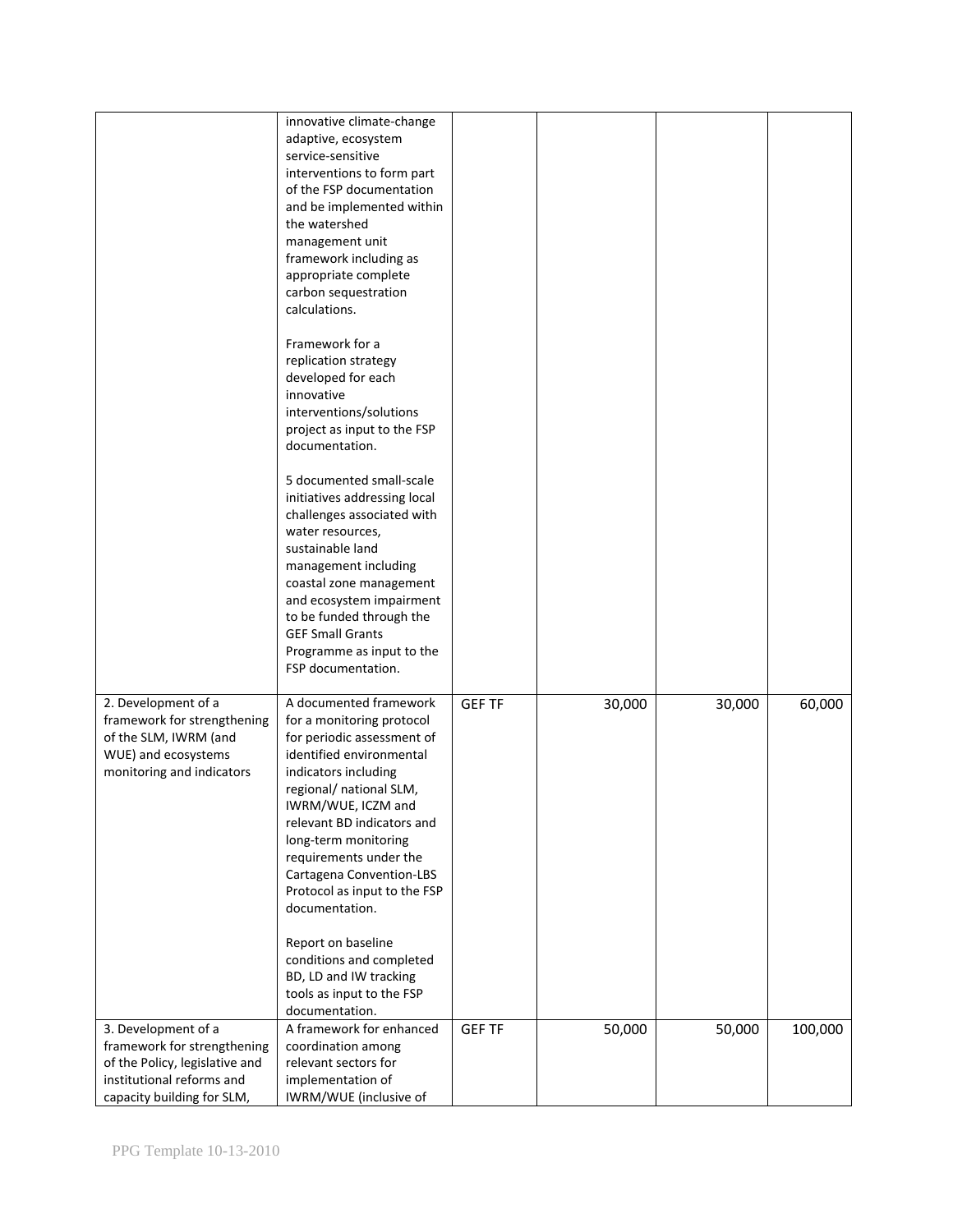| IWRM/WUE and ecosystem      | ICZM) plans, the UNCCD                            |               |        |        |         |
|-----------------------------|---------------------------------------------------|---------------|--------|--------|---------|
| services management taking  | <b>Framework National Plans</b>                   |               |        |        |         |
| into consideration climate  | of Action (NAPs) and                              |               |        |        |         |
| change resilience building. | <b>National Biodiversity</b>                      |               |        |        |         |
|                             | Strategy, Action Plans                            |               |        |        |         |
|                             | (NBSAPs) and national                             |               |        |        |         |
|                             | climate change adaptation                         |               |        |        |         |
|                             | strategies as input for the                       |               |        |        |         |
|                             | FS P documentation.                               |               |        |        |         |
|                             |                                                   |               |        |        |         |
|                             | A documented framework                            |               |        |        |         |
|                             | for strengthening policy                          |               |        |        |         |
|                             | and legislation for the                           |               |        |        |         |
|                             | effective management of                           |               |        |        |         |
|                             | land and water resources                          |               |        |        |         |
|                             | and wastewater as input to                        |               |        |        |         |
|                             | the FSP documentation.                            |               |        |        |         |
| 4. Enhancing knowledge      | A documented framework                            | <b>GEF TF</b> | 30,000 | 30,000 | 60,000  |
| exchange, best-practices,   | to capture best practices                         |               |        |        |         |
| replication and stakeholder | and lessons from other                            |               |        |        |         |
| involvement                 | SIDS in SLM/ecosystems                            |               |        |        |         |
|                             | management,                                       |               |        |        |         |
|                             | IWRM/WUE/ICZM as input                            |               |        |        |         |
|                             | to the FSP documentation.                         |               |        |        |         |
|                             |                                                   |               |        |        |         |
|                             | A documented framework                            |               |        |        |         |
|                             | to establish the most                             |               |        |        |         |
|                             | appropriate mechanism for                         |               |        |        |         |
|                             | a Community of Practice                           |               |        |        |         |
|                             | (COP) for SIDS, including a                       |               |        |        |         |
|                             | sound dialogue process to                         |               |        |        |         |
|                             | promote information                               |               |        |        |         |
|                             | exchange as input to the                          |               |        |        |         |
|                             | FSP documentation.                                |               |        |        |         |
|                             |                                                   |               |        |        |         |
|                             | A documented framework                            |               |        |        |         |
|                             | for an innovative ICT                             |               |        |        |         |
|                             | application and web portal                        |               |        |        |         |
|                             | as input to the FSP                               |               |        |        |         |
| 5. FSP Execution            | documentation.                                    |               |        |        |         |
| arrangement and             | Agreed project execution                          | <b>GEF TF</b> | 55,000 | 50,000 | 105,000 |
| monitoring and evaluation   | arrangement as input to<br>the FSP documentation. |               |        |        |         |
| framework.                  |                                                   |               |        |        |         |
|                             | Project organigram,                               |               |        |        |         |
|                             | dicision flow chart and                           |               |        |        |         |
|                             | TORs for the various                              |               |        |        |         |
|                             | project components and                            |               |        |        |         |
|                             | the PCU as input to the FSP                       |               |        |        |         |
|                             | documentation.                                    |               |        |        |         |
|                             |                                                   |               |        |        |         |
|                             | <b>Costed Project</b>                             |               |        |        |         |
|                             | management framework                              |               |        |        |         |
|                             | with SMART indicators as                          |               |        |        |         |
|                             | input to the FSP                                  |               |        |        |         |
|                             | documentation.                                    |               |        |        |         |
| PPG coordination            | Consultation meetings with                        | <b>GEF TF</b> | 75,000 | 70,000 | 145,000 |
| consultation                | the 10 participating                              |               |        |        |         |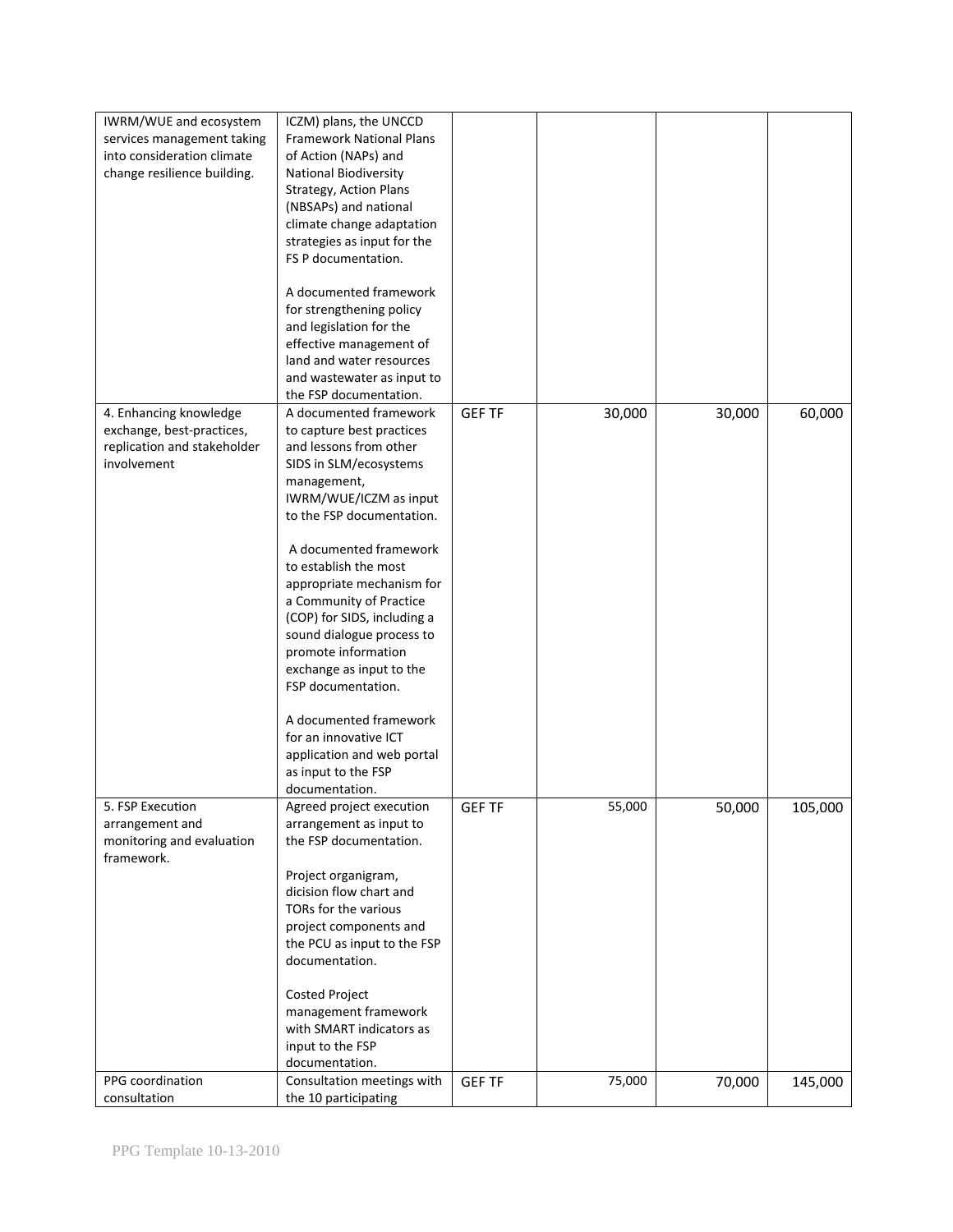|                                            | countries.<br>Validation workshop with<br>IAs, EAs and participating<br>countries.<br>Validated FSP content<br>including roles,<br>responsibilities and budget<br>breakdown. |         |         |         |
|--------------------------------------------|------------------------------------------------------------------------------------------------------------------------------------------------------------------------------|---------|---------|---------|
| <b>Total Project Preparation Financing</b> |                                                                                                                                                                              | 299,500 | 350,000 | 649,500 |

# **C. FINANCING PLAN SUMMARY FOR PROJECT PREPARATION GRANT: (\$)**

|                     | <b>Project Preparation</b> | <b>Agency Fee</b> |
|---------------------|----------------------------|-------------------|
| <b>Grant Amount</b> | 299,500                    | 28,452            |
| Co-financing        | 350,000                    |                   |
| <b>Total</b>        | 649,500                    |                   |

# **D. PPG AMOUNT REQUESTED BY AGENCY(IES), FOCAL AREA(S) AND COUNTRY(IES) <sup>1</sup>**

<sup>1</sup> No need to provide information for this table if it is a single focal area, single country and single GEF Agency project.

|                         |               |                   | <b>Country Name/</b> |           | (in 5)        |              |
|-------------------------|---------------|-------------------|----------------------|-----------|---------------|--------------|
| <b>Trust</b>            | <b>GEF</b>    |                   | Global               |           | <b>Agency</b> | Total        |
| <b>Fund</b>             | <b>Agency</b> | <b>Focal Area</b> |                      | PPG(a)    | Fee $(b)$     | $c = a + b$  |
| <b>UNEP</b>             | <b>GEF TF</b> | Land              | Antigua &            | \$8,554   | \$813         | \$9,367      |
|                         |               | degradation       | <b>Barbuda</b>       |           |               |              |
| <b>UNEP</b>             | <b>GEF TF</b> | Biodiversity      | Dominican            | \$10,728  | \$1,019       | \$11,747     |
|                         |               |                   | Republic             |           |               |              |
| <b>UNEP</b>             | <b>GEF TF</b> | Biodiversity      | Jamaica              | \$16,380  | \$1,556       | \$17,936     |
| <b>UNEP</b>             | <b>GEF TF</b> | Land              | St. Kitts and        | \$6,370   | \$605         | \$6975       |
|                         |               | degradation       | <b>Nevis</b>         |           |               |              |
| <b>UNEP</b>             | <b>GEF TF</b> | Land              | St. Lucia            | \$3,640   | \$346         | \$3986       |
|                         |               | degradation       |                      |           |               |              |
| <b>UNEP</b>             | <b>GEF TF</b> | Land              | St Vincent & the     | \$6,370   | \$605         | \$6975       |
|                         |               | degradation       | Grenadines           |           |               |              |
| <b>UNEP</b>             | <b>GEF TF</b> | Land              | Trinidad &           | \$2,730   | \$259         | \$2989       |
|                         |               | degradation       | Tobago               |           |               |              |
| <b>UNEP</b>             | <b>GEF TF</b> | International     | All participating    | \$244,728 | \$23,249      | \$267,977.00 |
|                         |               | Waters            | <b>SIDS</b>          |           |               |              |
| <b>Total PPG Amount</b> |               |                   | \$299,500.00         | \$28,452  | \$327,952     |              |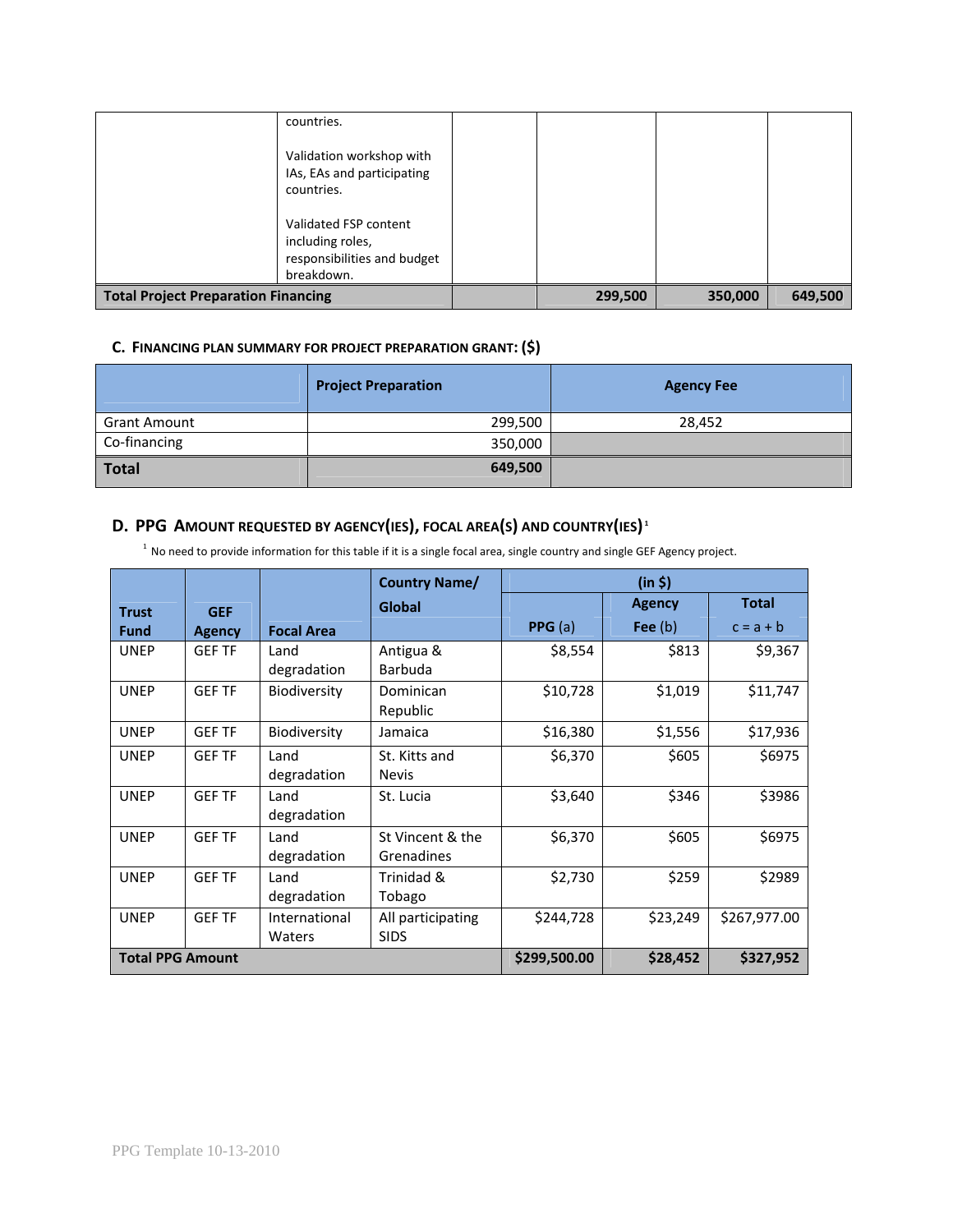#### **E. PPG BUDGET**

| <b>Cost Items</b>          | <b>Total Estimated</b><br><b>Person Weeks for</b><br>Grant (PW) | <b>Grant Amount</b><br>(\$) | <b>Co-financing</b><br>(\$) | Total(\$) |
|----------------------------|-----------------------------------------------------------------|-----------------------------|-----------------------------|-----------|
| Local consultants *        | 102                                                             | 154,500                     | 200,000                     | 354,500   |
| International consultants* | 12                                                              | 36,000                      |                             | 36,000    |
| Travel                     |                                                                 | 24,000                      |                             | 24,000    |
|                            |                                                                 |                             |                             |           |
|                            |                                                                 |                             |                             |           |
|                            |                                                                 |                             |                             |           |
| <b>Total PPG Budget</b>    |                                                                 | 214,500                     | 200,000                     | 414,500   |

\* Annex A for Consultant cost details should be prepared first before completing this table. See notes on Annex A for the required detailed information. This table is the sum of all local and international consultants presented in Annex A.

### **F. GEF AGENCY(IES) CERTIFICATION**

This request has been prepared in accordance with GEF policies and procedures and meets the GEF LDCF/SCCF Trust Fund criteria for project identification and preparation.

| <b>Agency</b><br>Coordinator,<br><b>Agency Name</b> | <b>Signature</b> | <b>Date</b><br>(Month, day,<br>year) | Project<br><b>Contact</b><br><b>Person</b> | <b>Telephone</b>      | <b>Email Address</b>         |
|-----------------------------------------------------|------------------|--------------------------------------|--------------------------------------------|-----------------------|------------------------------|
| Maryam<br>Niamir-Fuller                             | W. Niam Fuller   | 05/15/2013                           | Isabelle<br>Van der                        | $+1-202-$<br>974-1314 | Isabelle.vanderbeck@unep.org |
| Director, GEF<br>Coordination<br>Office, UNEP       |                  |                                      | Beck                                       |                       |                              |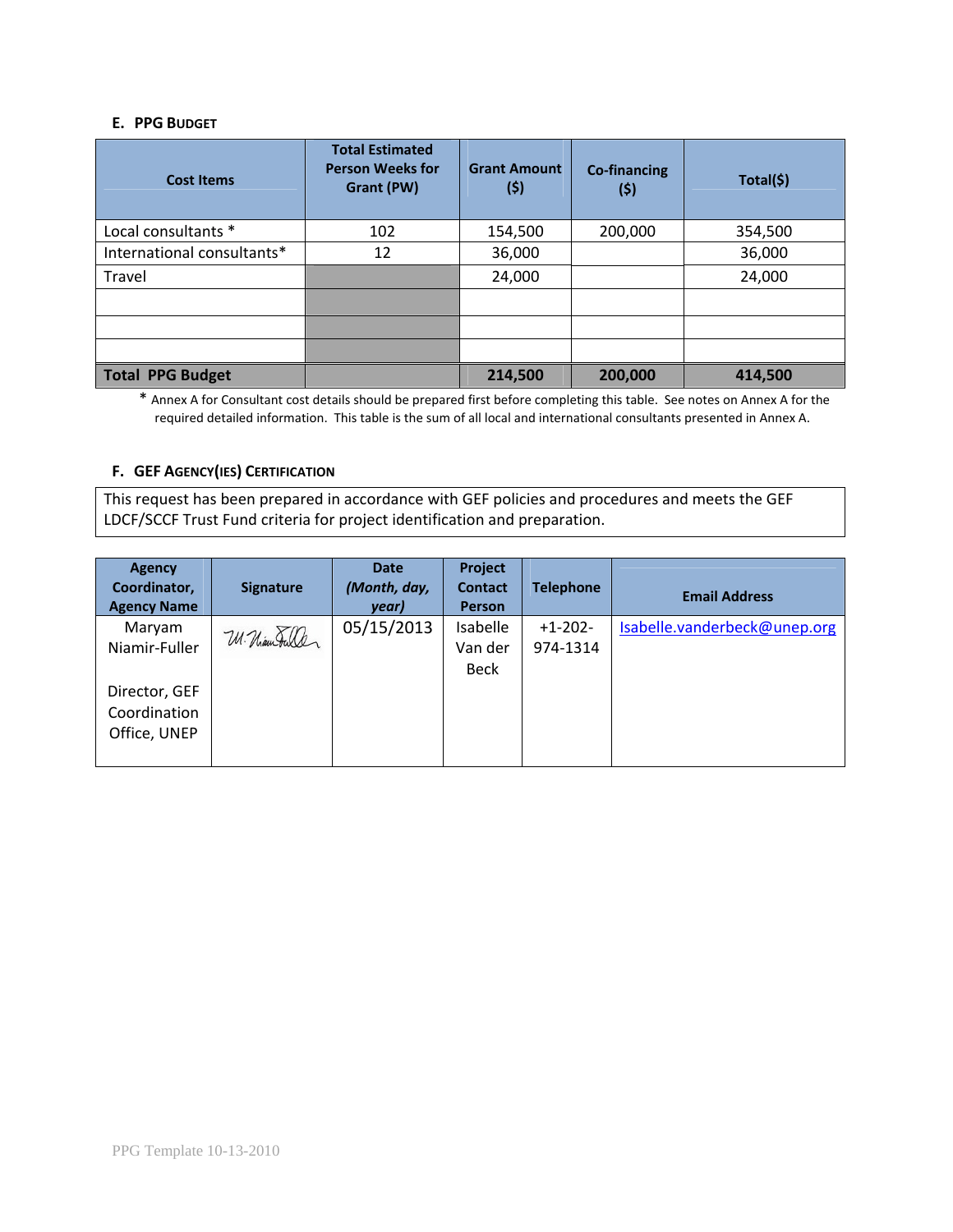### **Annex A**

packaging of the documentation for submission.

| <b>Type of</b><br><b>Consultant</b> | <b>Position / Titles</b>                  | \$/<br>Person<br>$\mathbf{W}\mathbf{e}\mathbf{e}\mathbf{k}^1$ | <b>Estimated</b><br>PWS <sup>2</sup> | <b>Tasks to be Performed</b>                                                                                                                                                                                                                                                                                                                                                                                                                                                                                                                                                                                                                                                                                                                                                                                                                                                                                                                                                                                                                                                                                                                                                                                                                                                                                                                                                                                                                                                                                                                                                           |
|-------------------------------------|-------------------------------------------|---------------------------------------------------------------|--------------------------------------|----------------------------------------------------------------------------------------------------------------------------------------------------------------------------------------------------------------------------------------------------------------------------------------------------------------------------------------------------------------------------------------------------------------------------------------------------------------------------------------------------------------------------------------------------------------------------------------------------------------------------------------------------------------------------------------------------------------------------------------------------------------------------------------------------------------------------------------------------------------------------------------------------------------------------------------------------------------------------------------------------------------------------------------------------------------------------------------------------------------------------------------------------------------------------------------------------------------------------------------------------------------------------------------------------------------------------------------------------------------------------------------------------------------------------------------------------------------------------------------------------------------------------------------------------------------------------------------|
| National                            | <b>PPG Coordinator</b><br>and IWRM Expert | 2,250                                                         | 24                                   | Responsible for coordinating all PPG activities including<br>but not limited to:<br>Responsible for the overall coordination of the<br>٠<br>preparatory activities according to the PPG<br>work plan and ensure the timely completion of<br>all PPG activities;<br>Ensure high quality of all documents/reports<br>$\bullet$<br>produced during the PPG phase for submisison<br>to agencies;<br>Development of UNEP and UNDP prodoc and<br>draft Request for CEO Endorsement and<br>annexes in consultation with the International<br>Project Formulation Specialist (see below)<br>including: Baseline Analysis, Project Strategies<br>specifying Objective, Outcomes, Outputs and<br>Activities, Coordination mechanisms with other<br>initiatives, regional and national initiatives,<br>Work-plan and Budget, M&E Plan, Stakeholders<br>Involvement Plan, co-financing letters,<br>completion of all FA tracking tools, etc;<br>In consultation with national executing<br>٠<br>partners, and with the multidisciplinary team of<br>consultants assist in the formulation all 10<br>multifocal area small scale interventions;<br>Engage with UNDP and support the formuation<br>٠<br>of the project SGProgram;<br>Engage with the STAP as per the<br>$\bullet$<br>recommendations of the STAP screen sheet and<br>ensure that all their comments are addressed in<br>the CEO endorsement package<br>Act as IWRM expert in the PPG team,<br>٠<br>coordinate the IWRM inputs to the submission<br>package, provide guidance to the national<br>teams and review inputs acoordingly. |
| National                            | PPG Coordinator<br>Assistant and<br>admin | 750                                                           | 24                                   | Responsible for supporting the PPG coordinator<br>including but not limited to:<br>Organizing all national and regional<br>$\bullet$<br>consultations;<br>Assisting with the preparation of work plan and<br>$\bullet$<br>budgets as input to the CEO endorsement<br>package;<br>Facilitating editing and proof reading and<br>٠<br>packaging of the documentation for submission                                                                                                                                                                                                                                                                                                                                                                                                                                                                                                                                                                                                                                                                                                                                                                                                                                                                                                                                                                                                                                                                                                                                                                                                      |

# **Consultants Financed by the Project Preparation Grant (PPG)**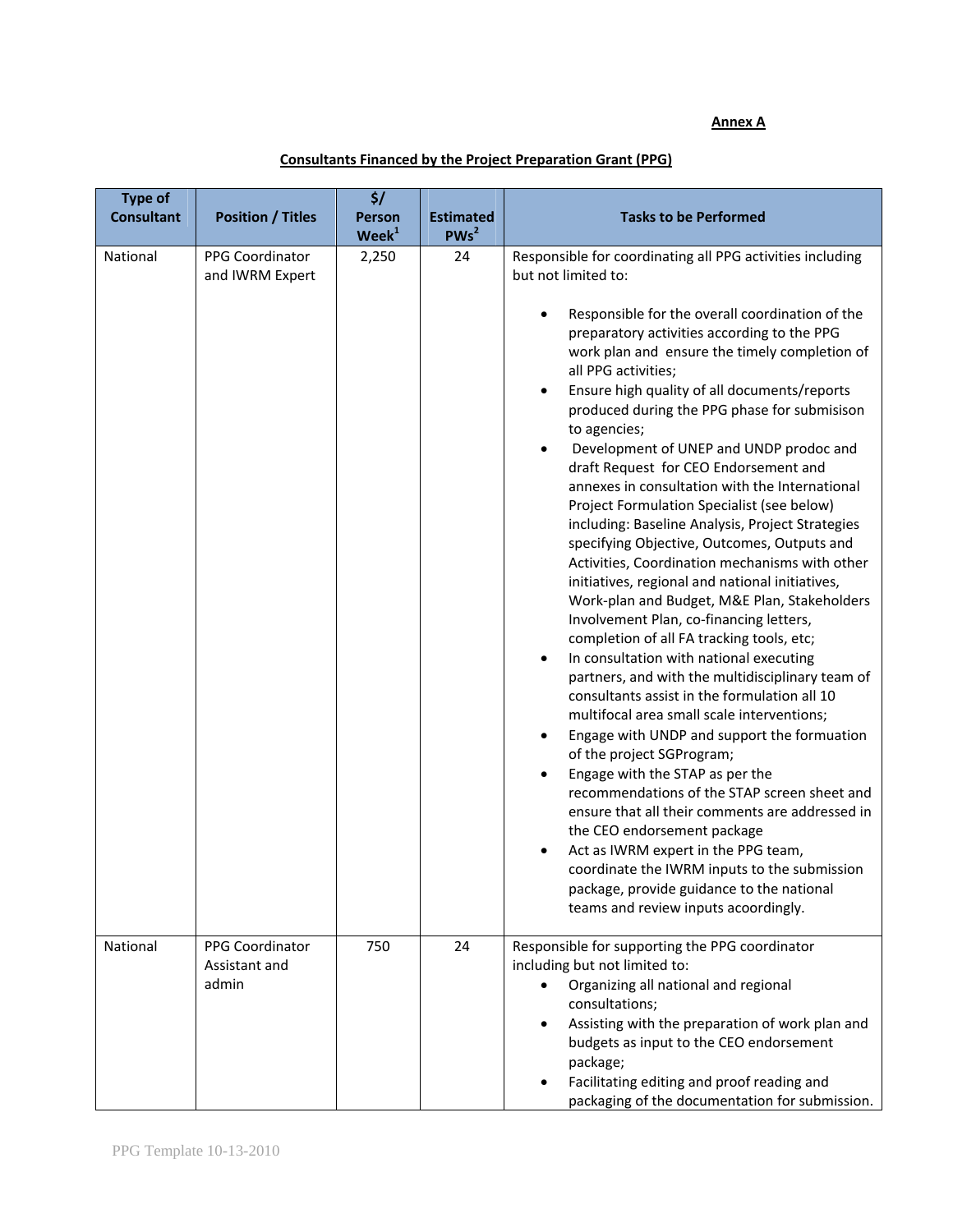| National      | National<br>Coordinators                            | 625   | 24             | • Responsible for coordinating the delivery of national<br>inputs to the PPG coordinator and the multi-disciplinary<br>team of experts including rapid environmental<br>assessments as per Component 1;<br>• Responsible for securing buy-in of all key national<br>stakeholders including at the highest Ministerial level;<br>• Responsible for validating the content of the national<br>small scale intervention and any other products shared<br>by the PPG coordinator;<br>• Responsible for securing letters of co-financing<br>commitment.                                                                                                                                                                                 |
|---------------|-----------------------------------------------------|-------|----------------|------------------------------------------------------------------------------------------------------------------------------------------------------------------------------------------------------------------------------------------------------------------------------------------------------------------------------------------------------------------------------------------------------------------------------------------------------------------------------------------------------------------------------------------------------------------------------------------------------------------------------------------------------------------------------------------------------------------------------------|
| National      | Waste water<br>specialist                           | 2,250 | 8              | Responsible for the design of all waste water<br>management inputs to the national interventions and<br>the regional components as described in components 1,<br>2, 3 & 4 in Table B above.                                                                                                                                                                                                                                                                                                                                                                                                                                                                                                                                        |
| National      | Land/biodiversity<br>specialist                     | 2,250 | 12             | Responsible for the design of all BD and LD inputs to the<br>national interventions and the regional components as<br>described in components 1, 2, 3 & 4 in Table B above.                                                                                                                                                                                                                                                                                                                                                                                                                                                                                                                                                        |
| National      | Forest/carbon<br>accounting<br>specialist           | 2,250 | 8              | Responsible for the design of all SFM inputs to the<br>national interventions and the regional components as<br>described in components 1, 2, 3 & 4 in Table B above.<br>Responsible for C calculations.                                                                                                                                                                                                                                                                                                                                                                                                                                                                                                                           |
| National      | Marketing/commu<br>nications/branding<br>specialist | 2,250 | $\overline{2}$ | Responsible for the design of a framework for the<br>communication/replication strategy for the project<br>including elements of a partnership with the private<br>sector.                                                                                                                                                                                                                                                                                                                                                                                                                                                                                                                                                         |
| International | Project<br>Formulation<br>Specialist                | 3,000 | 12             | In close consultation with the PPG cordinator, responsible<br>for the delivery of the submission package including the<br>CEO endorsement document, the UNEP and UNDP project<br>documents and relevant annexes and appendices<br>including but not limited to: (1) a project Monitoring and<br>Evaluation Plan; (2) detailed project logframme building<br>on each sub-component logframes; (3) a M&E framework<br>; (4) an incremental cost analysis; (5) detailed budgets on<br>an activity-by-activity basis for both the GEF- and non-GEF<br>funding; (6) execution arrangement, including terms of<br>reference for project staff and experts to be contracted<br>under the project and (7) Project Management<br>Framework. |

<sup>2</sup> Provide person weeks needed to carry out the task